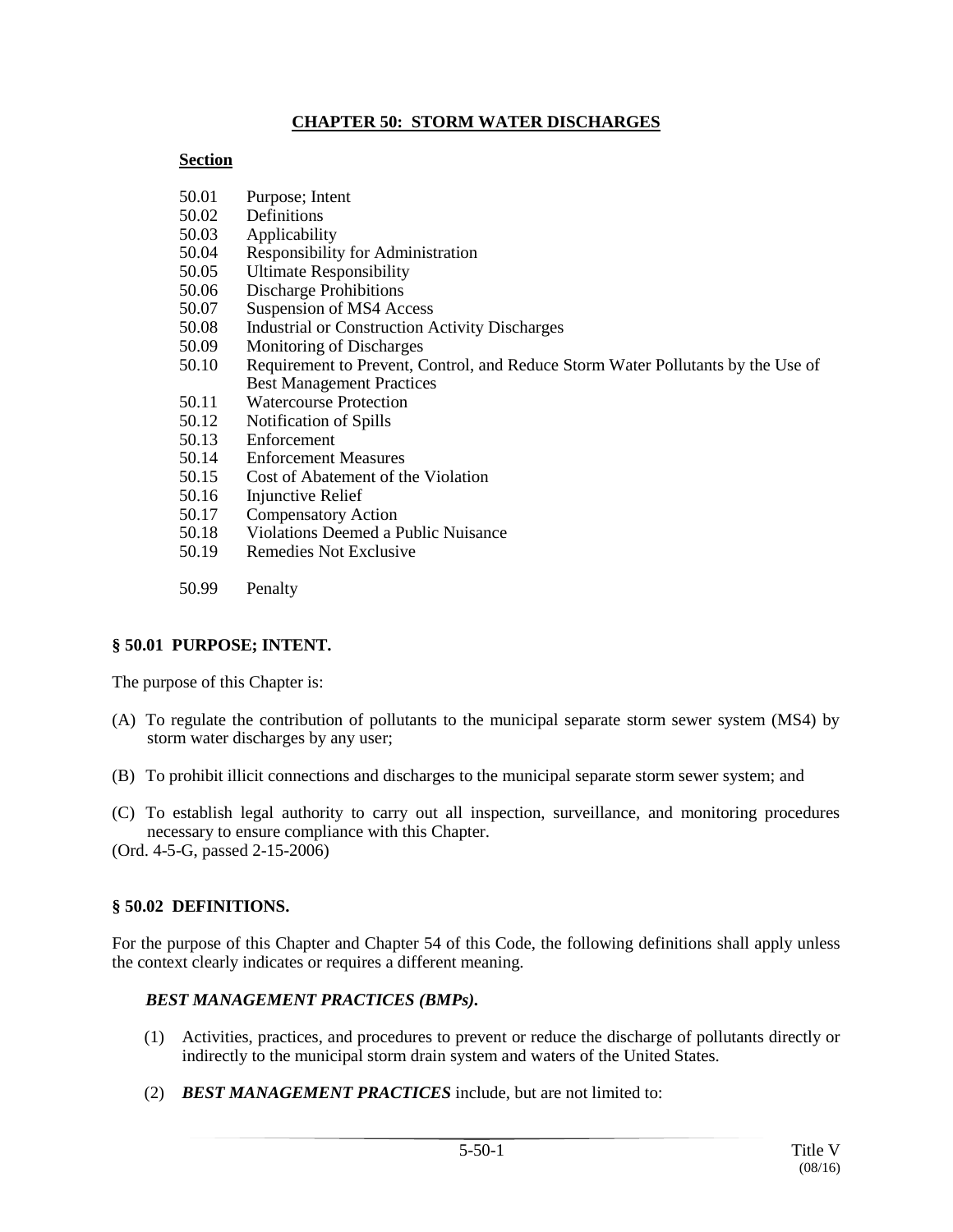- (a) Treatment facilities to remove pollutants from storm water;
- (b) Operating and maintenance procedures;
- (c) Facility management practices to control runoff, spillage, or leaks of non-storm water, waste disposal, and drainage from materials storage;
- (d) Erosion and sediment control practices; and
- (e) The prohibition of specific activities, practices, and procedures and any other provisions as the Village determines appropriate for control of pollutants.

*CLEAN WATER ACT.* The Federal Water Pollution Control Act, being 33 U.S.C. §§ 1251 *et seq.*, and any subsequent amendments thereto.

## *CONSTRUCTION ACTIVITY.*

- (1) Activities subject to NPDES construction permits.
- (2) Currently, these include construction projects resulting in land disturbance of five acres or more.
- (3) Beginning in March 2003, NPDES Storm Water Phase II permits will be required for construction projects resulting in land disturbance of one acre or more.
- (4) The activities include, but are not limited to:
	- (a) Clearing and grubbing;
	- (b) Grading;
	- (c) Excavating; and
	- (d) Demolishing.

*EMERGENCY RESPONSE AGENCIES*. The applicable fire protection district and the applicable police departments having jurisdiction over a particular site or location.

*HAZARDOUS MATERIALS.* Any material, including any substance, waste, or combination thereof, which because of its quantity, concentration, or physical, chemical, or infectious characteristics may cause or significantly contribute to a substantial present or potential hazard to human health, safety, property, or the environment when improperly treated, stored, transported, disposed of, or otherwise managed.

**ILLEGAL DISCHARGE.** Any direct or indirect non-storm water discharge to the storm drain system, except as exempted in § 50.06.

## *ILLICIT CONNECTIONS.*

- (1) Any drain or conveyance, whether on the surface or subsurface, which allows illegal discharge to enter the storm drain system, including, but not limited to, any conveyances which allow any non-storm water discharge, including sewage, process wastewater, and wash water, to enter the storm drain system and any connections to the storm drain system from indoor drains and sinks, regardless of whether the drain or connection had been previously allowed, permitted, or approved by the Village; or
- (2) Any drain or conveyance connected from a commercial or industrial land use to the storm drain system which has not been documented in plans, maps, or equivalent records and approved by the Village.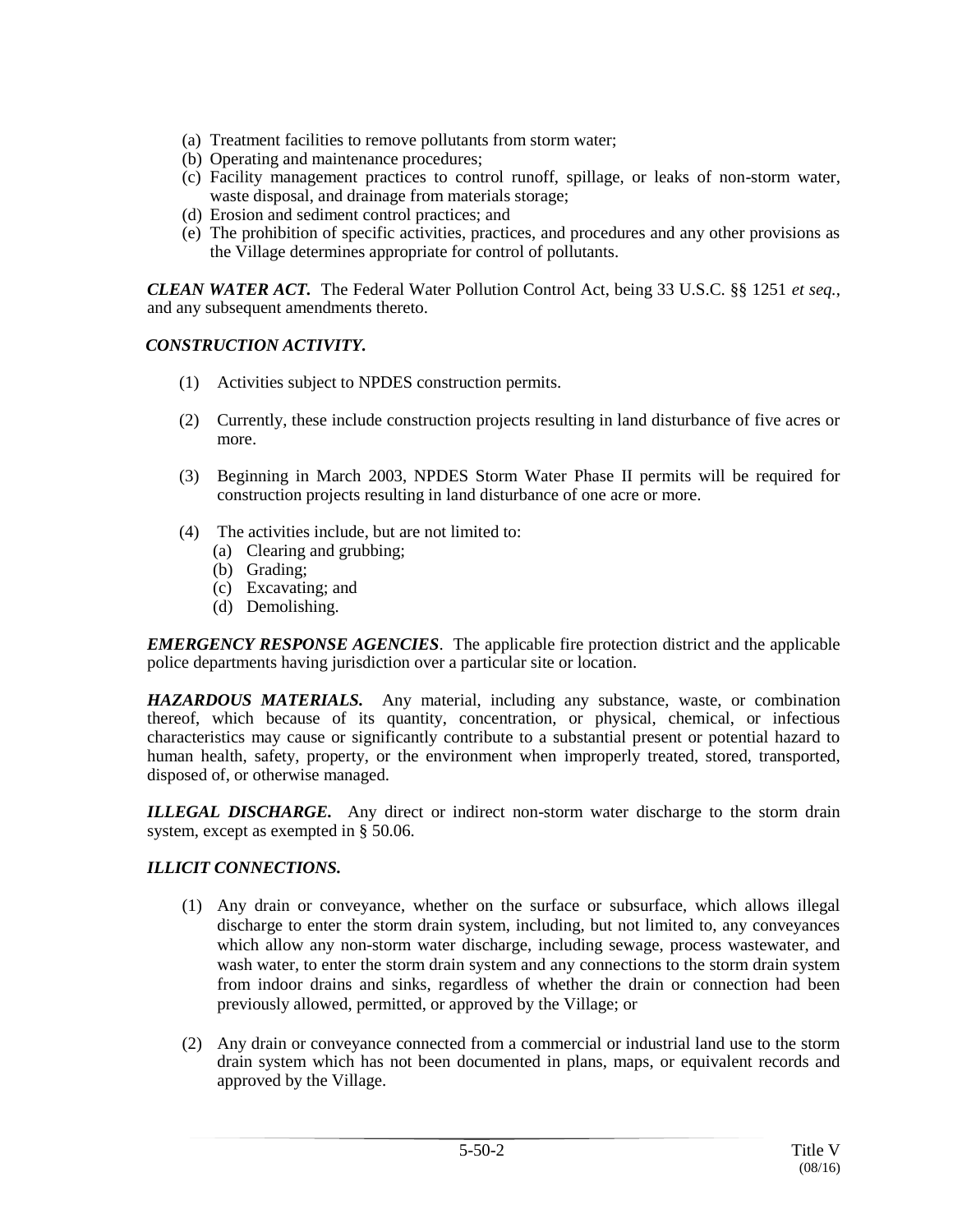*INDUSTRIAL ACTIVITY.* Activities subject to NPDES industrial permits, as defined in 40 C.F.R.  $$122.26(b)(14).$ 

*NATIONAL POLLUTANT DISCHARGE ELIMINATION SYSTEM (NPDES) STORM WATER DISCHARGE PERMIT.* A permit issued by the Federal Environmental Protection Agency (EPA), or by a state under authority delegated pursuant to 33 U.S.C. § 1342(b), that authorizes the discharge of pollutants to waters of the United States, whether the permit is applicable on an individual, group, or general area-wide basis.

*NON-STORM WATER DISCHARGE.* Any discharge to the storm drain system that is not composed entirely of storm water.

*PERSON.* Any individual, association, organization, partnership, firm, corporation, or other entity recognized by law and acting as either the owner or as the owner's agent.

*POLLUTANT.* Any "Extremely Hazardous Substance listed in Appendix A of 40 CFR Part 355; Any Hazardous Substance" listed in 40 CFR Section 302.4; any petroleum product including crude oil or any fraction thereof, herbicides, pesticides, floatables, and any noxious or offensive matter of any kind, and any of the following chemicals, metals and/or compounds, or any combination thereof, whether in solid, liquid, or gaseous form:

0-DICHLOROBENZENE BARIUM 1,1,1-TRICHLOROETHANE BENZENE 1,1,2-TRICHLOROETHANE BENZO (A) PYRENE 1,1-DICHLOROETHYLENE BERYLLIUM 1,2,4-TRICHLOROBENZENE BHC-GAMMA (LINDANE) 1,2-DICHLOROETHANE CADMIUM 1,2-DICHLOROPROPANE CARBOFURAN 2,4-D ALACHLOR (LASSO) CHLORDANE ALDICARB CHROMIUM ALDICARB SULFOXIDE CUTTING OILS ALDRIN CYANIDE ANTI FREEZE DALAPON

DIELDRINDINOSEB HEPTACHLOR EPOXIDE ENDRIN LEACHATE ETHYLBENZENE MERCURY ETHYLENE DIBROMIDE METHOXYCHLOR FLUORIDE MINERAL OIL

2,4,5-TP (SILVEX) CARBON TETRACHLORIDE ALDICARB SULFONE CIS 1.2- DICHLOROETHYLENE ANTIMONY DI(2-ETHYLHEXYL) - ADIPATE ARSENIC DI(2-ETHYLHEXYL) - PHTHALATE ATRAZINE DIBROMOCHLOROPROPANE (DBCP) DICHLOROMETHANE

DIQUAT HEXACHLOROBENZENE ENDOTHALL HEXACHLORO-CYCLOPENTADIENE HEPTACHLOR MONOCHLOROBENZENE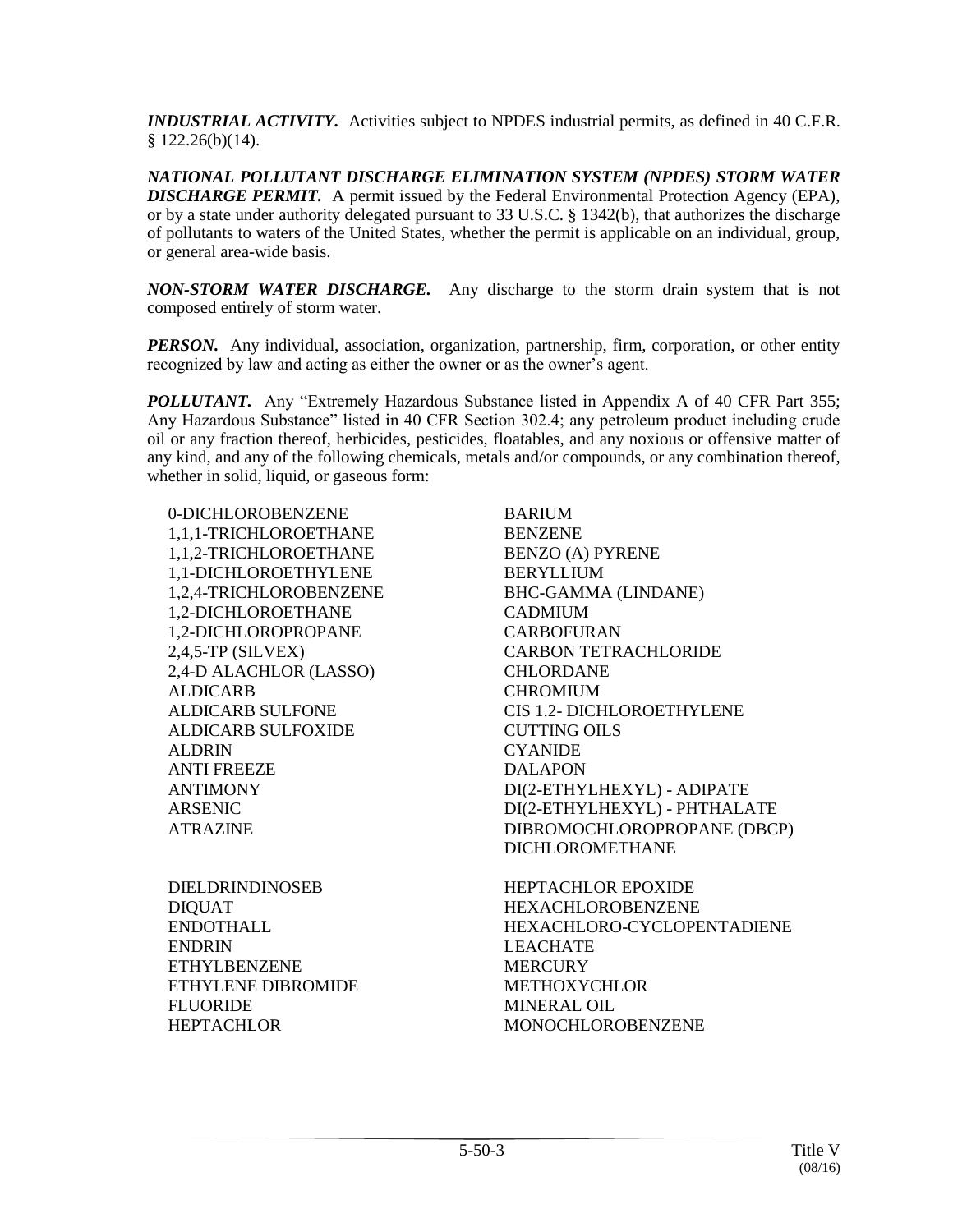| OXAMYL (VYDATE)                 |
|---------------------------------|
| P-DICHLOROBENZENE               |
| <b>PENTACHLOROPHENOL</b>        |
| PICLORAM                        |
| POLYCHLORINATED BIPHENYLS (PCB) |
| <b>SELENIUM</b>                 |
| <b>SIMAZINE</b>                 |

STYRENE TETRACHLOROETHYLENE THALLIUM **TOLUENE TOXAPHENE** TRANS-1,2-DICHLOROETHYLENE TRICHLOROETHYLENEXYLENE

"Pollutant" also includes, but is not limited to, the following:

- (a) Paints, varnishes, and solvents;
- (b) Oil and other automotive fluids;
- (c) Non-hazardous liquid and solid wastes and yard wastes;
- (d) Refuse, rubbish, garbage, litter, or other discarded or abandoned objects, ordinances, and accumulations, so that same may cause or contribute to pollution;
- (e) Floatables;
- (f) Pesticides, herbicides, and fertilizers;
- (g) Hazardous substances and wastes;
- (h) Sewage, fecal coliform, and pathogens;
- (i) Dissolved and particulate metals;
- (j) Human and/or animal wastes;
- (k) Construction materials and/or waste;
- (l) Noxious or offensive matter of any kind; and
- (m) Waste oil, cooking oil, or any water or waste containing fats, wax, grease, or oils.

**PREMISES.** Any building, lot, parcel of land, or portion of land whether improved or unimproved, including adjacent sidewalks and parking strips.

*STORM DRAINAGE SYSTEM.* Publicly-owned facilities by which storm water is collected and/or conveyed, including, but not limited to, any roads with drainage systems, municipal streets, gutters, curbs, inlets, piped storm drains, pumping facilities, retention and detention basins, natural or human-made or altered drainage channels, reservoirs, and other drainage structures.

*STORM WATER.* Any surface flow, runoff, and drainage consisting entirely of water from any form of natural precipitation, and resulting from that precipitation.

*STORM WATER POLLUTION PREVENTION PLAN.* A document which describes best management practices and activities to be implemented by a person or business to identify sources of pollution or contamination at a site and the actions to eliminate or reduce pollutant discharges to storm water, storm water conveyance system, and/or receiving waters to the maximum extent practicable.

*VILLAGE.* Employees or designees of the Village of Port Barrington, Illinois, designated to enforce this Chapter.

*WASTEWATER.* Any water or other liquid, other than uncontaminated storm water, discharged from a facility or residence.

(Ord. 4-5-G, passed 2-15-2006; Amd. Ord. 2015-07-01, passed 7-15-2015)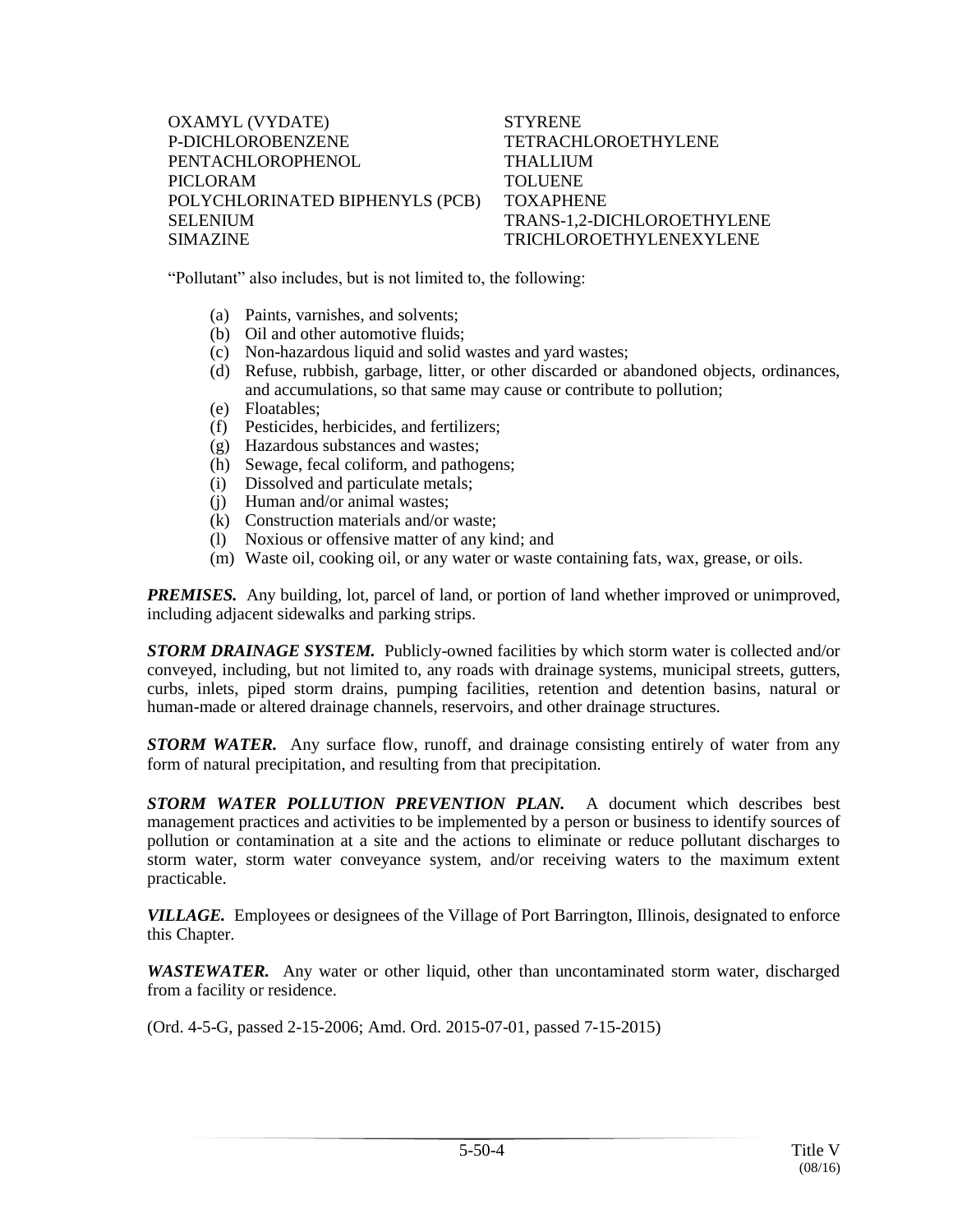#### **§ 50.03 APPLICABILITY.**

This Chapter shall apply to all water entering the storm drain system generated on any developed and undeveloped lands, unless explicitly exempted by the Village. (Ord. 4-5-G, passed 2-15-2006)

## **§ 50.04 RESPONSIBILITY FOR ADMINISTRATION.**

- (A) The Village shall administer, implement, and enforce the provisions of this Chapter.
- (B) Any powers granted or duties imposed upon the Village may be delegated, in writing, by the Village President to persons or entities acting on behalf of the Village.
- (Ord. 4-5-G, passed 2-15-2006; Amd. Ord. 2015-07-01, passed 7-15-2015)

#### **§ 50.05 ULTIMATE RESPONSIBILITY.**

The standards set forth herein and promulgated pursuant to this Chapter are minimum standards; therefore, this Chapter does not intend or imply that compliance by any person will ensure that there will be no contamination, pollution, nor unauthorized discharge of pollutants.

(Ord. 4-5-G, passed 2-15-2006)

#### **§ 50.06 DISCHARGE PROHIBITIONS.**

- (A) Prohibition of illegal discharges. No person shall discharge or cause to be discharged into the municipal storm drain system or watercourses any materials, including, but not limited to, pollutants or waters containing any pollutants that cause or contribute to a violation of applicable water quality standards, other than storm water. The commencement, conduct, or continuance of any illegal discharge to the storm drain system is prohibited, except as described as follows:
	- (1) The following discharges are exempt from discharge prohibitions established by this Chapter unless the discharge contains a Pollutant:
		- (a) Water line flushing or other potable water sources;
		- (b) Landscape irrigation or lawn watering; diverted stream flows;
		- (c) Rising ground water;
		- (d) Ground water infiltration to storm drains;
		- (e) Uncontaminated pumped ground water;
		- (f) Foundation or footing drains (not including active groundwater dewatering systems);
		- (g) Crawl space pumps;
		- (h) Air conditioning condensation;
		- (i) Springs;
		- (j) Non-commercial washing of vehicles;
		- (k) Natural riparian habitat or wetland flows;
		- (l) Swimming pools (if dechlorinated, typically less than one PPM chlorine);
		- (m) Firefighting activities; and
		- (n) Any other water source not containing pollutants.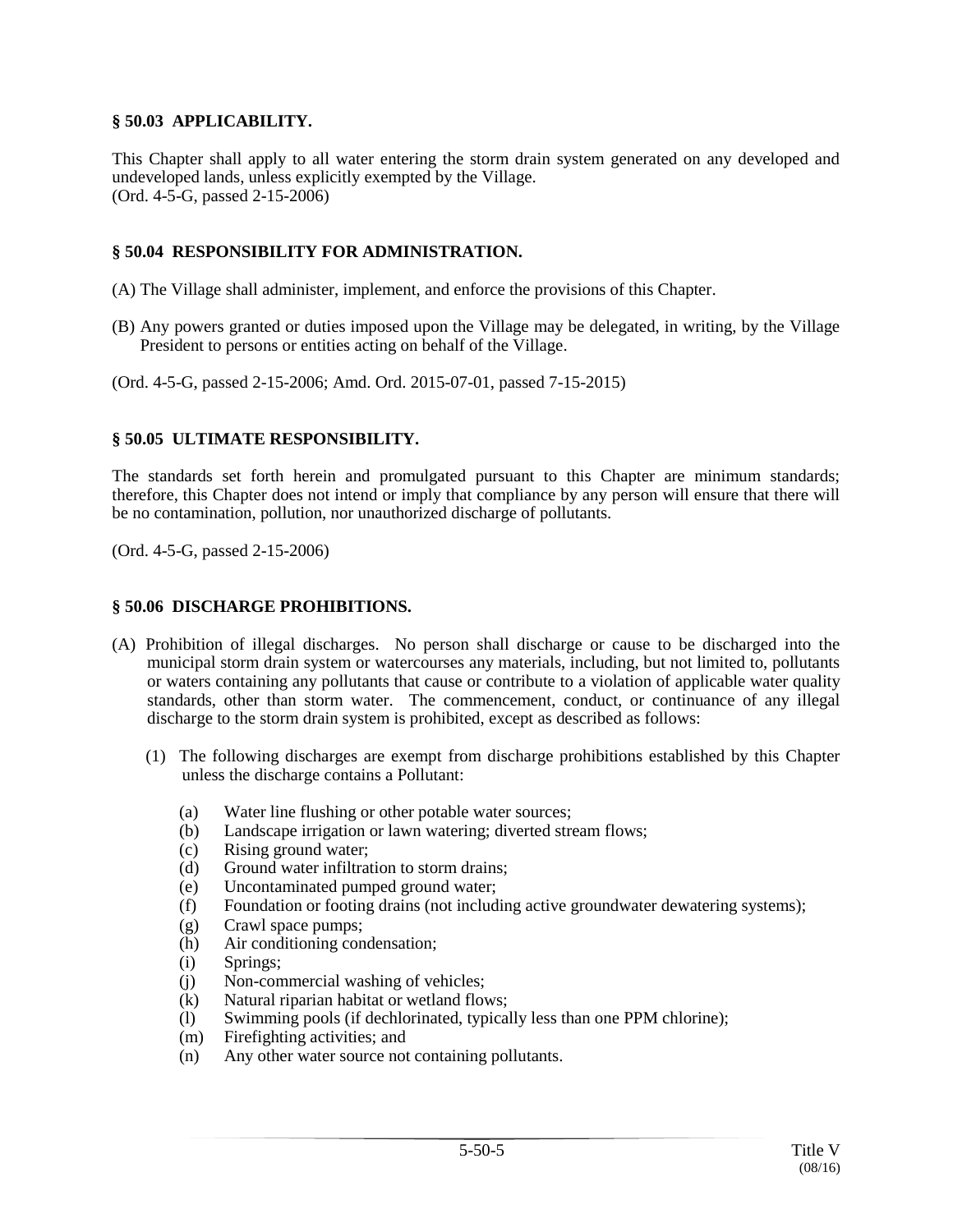- (2) Discharges specified in writing by the Village as being necessary to protect public health and safety, including, but not limited to, treatment for mosquito abatement as applied by a licensed and trained agent of the Village using approved and appropriate methods;
- (3) Dye testing is an allowable discharge, but requires a verbal notification to the Village prior to the time of the test; and
- (4) The prohibition shall not apply to any non-storm water discharge permitted under an NPDES permit, waiver, or waste discharge order issued to the discharger and administered under the authority of the Federal Environmental Protection Agency, provided that the discharger is in full compliance with a requirement of the permit, waiver, or order and other applicable laws and regulations, and provided that written approval has been granted for any discharge to the storm drain system.
- (B) Prohibition of illicit connections.
	- (1) The construction, use, maintenance, or continued existence of illicit connections to the storm drain system is prohibited.
	- (2) This prohibition expressly includes, without limitation, illicit connections made in the past, regardless of whether the connection was permissible under law or practices applicable or prevailing at the time of connection.
	- (3) A person is considered to be in violation of this Chapter if the person connects a line conveying sewage to the MS4, or allows such a connection to continue.

(Ord. 4-5-G, passed 2-15-2006; Amd. Ord. 2015-07-01, passed 7-15-2015) Penalty, see § 50.99

## **§ 50.07 SUSPENSION OF MS4 ACCESS.**

- (A) Suspension due to illicit discharges in emergency situations.
	- (1) The Village may, without prior notice, suspend MS4 discharge access to a person when the suspension is necessary to stop an actual or threatened discharge which presents or may present imminent and substantial danger to the environment, or to the health or welfare of persons, or to the MS4 or waters of the United States.
	- (2) If the violator fails to comply with a suspension order issued in an emergency, the Village may take any steps as deemed necessary to prevent or minimize damage to the MS4 or waters of the United States, or to minimize danger to persons.
- (B) Suspension due to the detection of illicit discharge.
	- (1) Any person discharging to the MS4 in violation of this Chapter may have his or her MS4 access terminated if the termination would abate or reduce an illicit discharge.
	- (2) The Village will notify a violator of the proposed termination of its MS4 access.
	- (3) The violator may petition the Village for a reconsideration and hearing.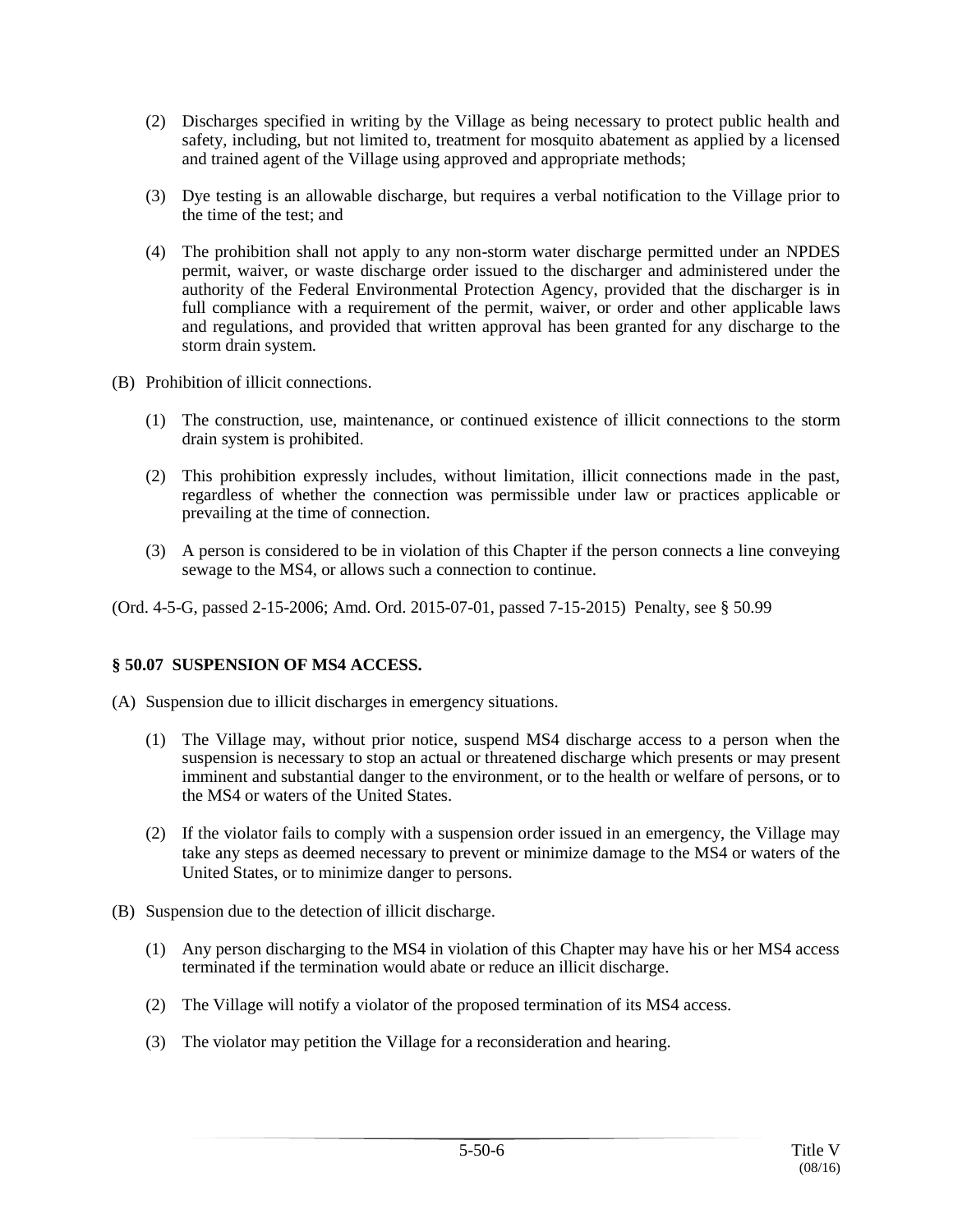- (4) A person commits an offense if the person reinstates MS4 access to premises terminated pursuant to this section without the prior approval of the Village.
- (Ord. 4-5-G, passed 2-15-2006) Penalty, see § 50.99

# **§ 50.08 INDUSTRIAL OR CONSTRUCTION ACTIVITY DISCHARGES.**

- (A) Any person subject to an industrial or construction activity NPDES storm water discharge permit shall comply with all provisions of the permit.
- (B) Proof of compliance with the permit may be required in a form acceptable to the Village prior to the allowing of discharges to the MS4.
- (Ord. 4-5-G, passed 2-15-2006) Penalty, see § 50.99

## **§ 50.09 MONITORING OF DISCHARGES.**

- (A) Applicability. This section applies to all facilities that have storm water discharges associated with industrial activity, including construction activity.
- (B) Access to facilities.
	- (1) (a) The Village shall be permitted to enter and inspect facilities subject to regulation under this Chapter as often as may be necessary to determine compliance with this Chapter.
		- (b) If a discharger has security measures in force that require proper identification and clearance before entry into its premises, the discharger shall make the necessary arrangements to allow access to representatives of the Village.
	- (2) Facility operators shall allow the Village ready access to all parts of the premises for the purposes of inspection, sampling, examination, and copying of records that must be kept under the conditions of an NPDES permit to discharge storm water, and the performance of any additional duties as defined by state and federal law.
	- (3) The Village shall have the right to set up on any permitted facility any devices as are necessary in the opinion of the Village to conduct monitoring and/or sampling of the facility's storm water discharge.
	- (4) (a) The Village has the right to require the discharger to install monitoring equipment as necessary.
		- (b) The facility's sampling and monitoring equipment shall be maintained at all times in a safe and proper operating condition by the discharger at its own expense.
		- (c) All devices used to measure storm water flow and quality shall be calibrated to ensure their accuracy.
	- (5) (a) Any temporary or permanent obstruction to safe and easy access to the facility to be inspected and/or sampled shall be promptly removed by the operator at the written or oral request of the Village and shall not be replaced.
		- (b) The costs of clearing the access shall be borne by the operator.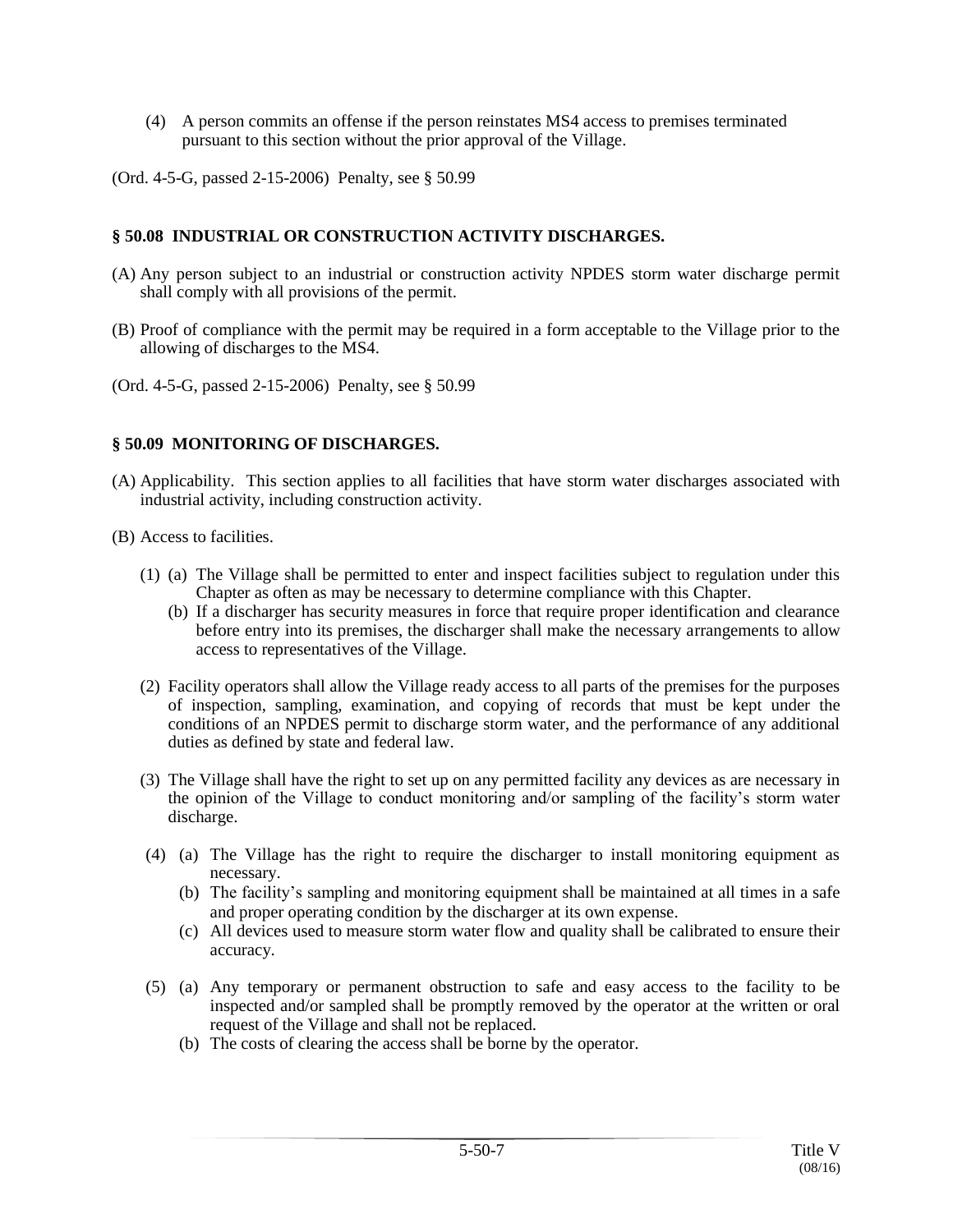- (6) (a) Unreasonable delay in allowing the Village access to a permitted facility is a violation of a storm water discharge permit and of this Chapter.
	- (b) A person who is the operator of a facility with an NPDES permit to discharge storm water associated with industrial activity commits an offense if the person denies the Village reasonable access to the permitted facility for the purpose of conducting any activity authorized or required by this Chapter.
- (7) If the Village has been refused access to any part of the premises from which storm water is discharged, and is able to demonstrate probable cause to believe that there may be a violation of this Chapter, or that there is a need to inspect and/or sample to verify compliance with this Chapter or any order issued hereunder, or to protect the overall public health, safety, and welfare of the community, then the Village may seek issuance of a search warrant from any court of competent jurisdiction.

(Ord. 4-5-G, passed 2-15-2006; Amd. Ord. 2015-07-01, passed 7-15-2015) Penalty, see § 50.99

#### **§ 50.10 REQUIREMENT TO PREVENT, CONTROL, AND REDUCE STORM WATER POLLUTANTS BY THE USE OF BEST MANAGEMENT PRACTICES.**

- (A) The Village will adopt requirements identifying best management practices for any activity, operation, or facility which may cause or contribute to pollution or contamination of storm water, the storm drain system, or waters of the United States.
- (B) The person responsible for a property and/or premises shall provide, at his or her own expense, reasonable protection from accidental discharge of prohibited materials or other wastes into the municipal storm drain system or watercourses through the use of these structural and nonstructural BMPs.
- (C) Further, any person responsible for a property and/or premise, which is, or may be, the source of an illicit discharge, may be required to implement, at the person's expense, additional structural and nonstructural BMPs to prevent the further discharge of pollutants to the municipal separate storm sewer system.
- (D) Compliance with all terms and conditions of a valid NPDES permit authorizing the discharge of storm water associated with industrial activity, to the extent practicable, shall be deemed compliance with the provisions of this section.
- (E) These BMPs shall be part of a storm water pollution prevention plan (SWPP) as necessary for compliance with requirements of the NPDES permit.
- (Ord. 4-5-G, passed 2-15-2006; Amd. Ord. 2015-07-01, passed 7-15-2015)

## **§ 50.11 WATERCOURSE PROTECTION.**

- (A) Every person owning property through which a watercourse passes, or that person's lessee, shall keep and maintain that part of the watercourse within the property free of trash, debris, excessive vegetation, and other obstacles that would pollute, contaminate, or significantly retard the flow of water through the watercourse.
- (B) In addition, the owner or lessee shall maintain existing privately-owned structures within or adjacent to a watercourse, so that the structures will not become a hazard to the use, function, or physical integrity of the watercourse.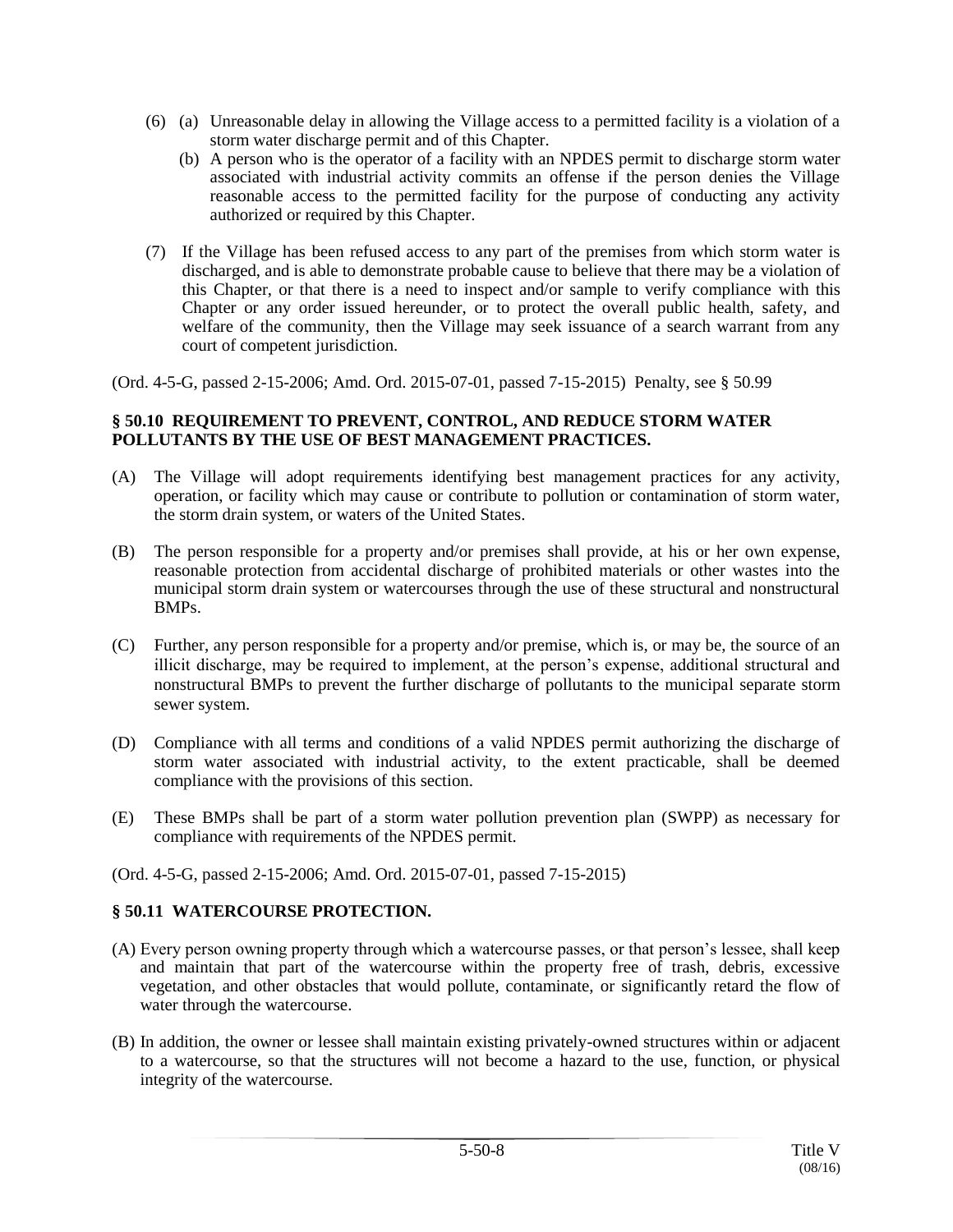- (C) No person shall be allowed to dump or discharge any toxic liquids, gasoline, oil products, paints, pesticides, weed killers, human waste, etc. or any man-made pollutants deemed harmful or dangerous by the Environmental Protection Agency or county health department, into the Village waterways. No person, firm, corporation, or land-owner shall be allowed to change the natural course of the waterways within the Village, or alter existing shoreline by dumping fill or excavation without the approval of the Corporate Authorities of the Village and environmental protection standards, protecting navigable waters by the State of Illinois.
- (D) Maintenance Required: It shall be unlawful for any property owner whose land is adjoining the Village waterways to allow sea walls, boat piers, docking stalls, or slips to deteriorate or fall into disrepair, or become floating obstacles, causing a safety hazard. Fallen trees, whether dead or alive, that have fallen into the waterways, or are hanging over the water shall be considered an obstruction and/or safety hazard.
- (E) All docks, piers, or boat landings belonging to residential zoned lots, shall be limited to one dock, pier, or boat landing extending a maximum of fifteen feet (15') from shoreline into the waterways or channels, and a maximum of thirty feet (30') in length, running parallel to the landowner's property. In any case, no dock, pier, or boat landing, etc. shall reduce navigable waters by more than one-third (1/3) at any given location.

(Ord. 4-5-B, passed 4-17-1991; Amd. Ord. 4-5-G, passed 2-15-2006; Amd. Ord. 2015-07-01, passed 7- 15-2015) Penalty, see § 50.99

# **§ 50.12 NOTIFICATION OF SPILLS.**

- (A) Notwithstanding other requirements of law, as soon as any person responsible for a facility or operation, or responsible for emergency response for a facility or operation has information of any known or suspected release of materials which are resulting or may result in illegal discharges or pollutants discharging into storm water, the storm drain system, or water of the United States.
- (B) The person shall take all necessary steps to ensure the discovery, containment, and cleanup of the release.
- (C) In the event of such a release of hazardous materials, the person shall immediately notify emergency response agencies of the occurrence via emergency dispatch services.
- (D) In the event of a release of nonhazardous materials, the person shall notify the Village in person or by phone or facsimile within twenty-four (24) hours.
- (E) Notification in person or by phone shall be confirmed by written notice addressed and mailed to the Village within twenty-four (24) hours of the phone notice.
- (F) If the discharge of prohibited material emanates from a commercial or industrial establishment, the owner or operator of such establishment shall also retain an on-site written record of the discharge and the actions taken to prevent its recurrence.
- (G) All records required by this Section shall be retained for at least three years.
- (Ord. 4-5-G, passed 2-15-2006; Amd. Ord. 2015-07-01, passed 7-15-2015) Penalty, see § 50.99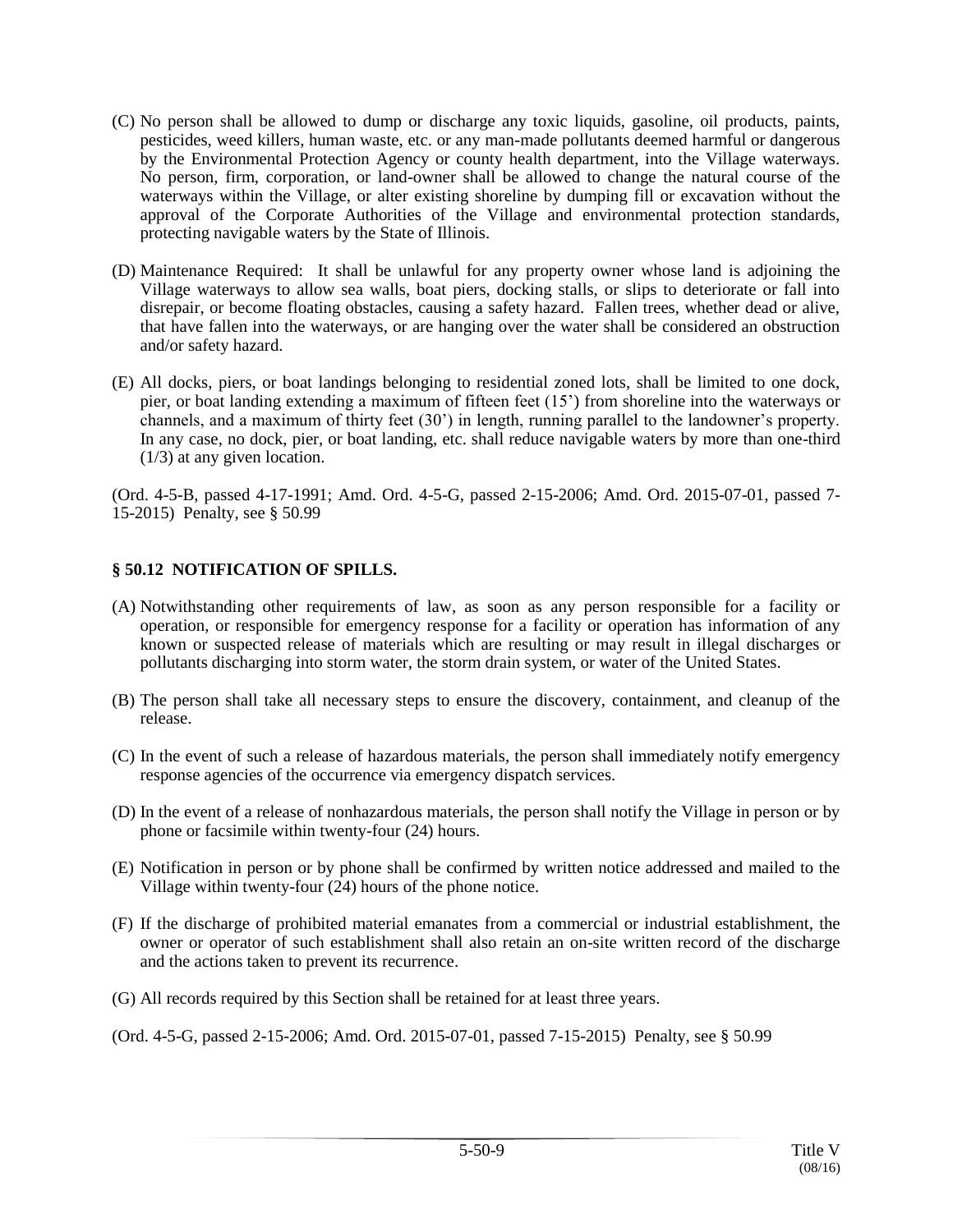# **§ 50.13 ENFORCEMENT.**

- (A) Whenever the Village finds that a person has violated a prohibition or failed to meet a requirement of this Chapter, the Village may order compliance by written notice of violation to the responsible person. The notice may require, without limitation:
	- (1) The performance of monitoring, analyses, and reporting;
	- (2) The elimination of illicit connections or discharges;
	- (3) That violating discharges, practices, or operations shall cease and desist;
	- (4) The abatement or remediation of storm water pollution or contamination hazards and the restoration of any affected property;
	- (5) Payment of all applicable fines and all invoices for administrative and remediation costs; and
	- (6) The implementation of source control and/or treatment and BMPs.
- (B) (1) If abatement of a violation and/or restoration of affected property is required, the notice shall set forth a deadline within which the remediation or restoration must be completed.
	- (2) The notice shall further advise that, should the violator fail to remediate or restore within the established deadline, the work will be done by a designated governmental agency or contractor and the expense thereof shall be charged to the violator.

(Ord. 4-5-G, passed 2-15-2006; Amd. Ord. 2015-07-01, passed 7-15-2015)

#### **§ 50.14 ENFORCEMENT MEASURES.**

- (A) If the violation has not been corrected pursuant to the requirements set forth in the notice of violation within ten (10) days after the decision of the municipal authority upholding the decision of the Village, then representatives of the Village may enter upon the subject private property and are authorized to take any and all measures necessary to abate the violation and/or restore all affected properties.
- (B) It shall be unlawful for any person, owner, agent, or person in possession of any premises to refuse to allow the government agency or designated contractor to enter upon the premises for the purposes set forth above.

(Ord. 4-5-G, passed 2-15-2006; Amd. Ord. 2015-07-01, passed 7-15-2015) Penalty, see § 50.99

## **§ 50.15 COST OF ABATEMENT OF THE VIOLATION.**

- (A) The owner(s) and occupant(s) of the property will be notified of the cost of abatement, including administrative and remediation costs.
- (B) If the amount due is not paid within a timely manner as determined by the decision of the municipal authority, the charges shall become a special assessment against the property and shall constitute a lien on the property for the amount of the assessment.
- (C) Any person violating any of the provisions of this section shall become liable to the Village by reason of the violation.
- (D) All amounts incurred for abatement shall be paid within forty-five (45) days after notice of such costs has been mailed via regular U.S. Mail, postage prepaid, to the owner(s).

(Ord. 4-5-G, passed 2-15-2006; Amd. Ord. 2015-07-01, passed 7-15-2015)